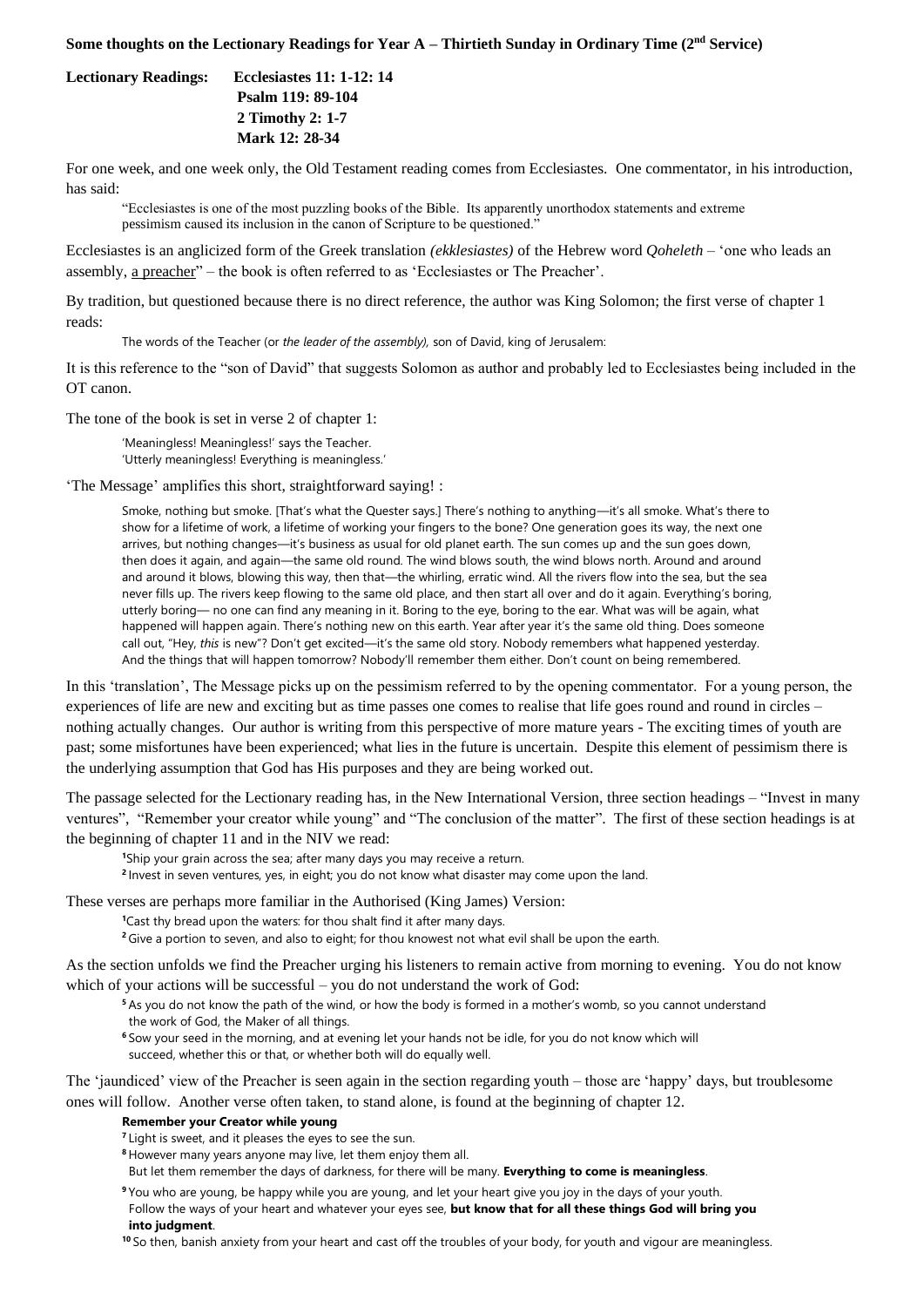**12 Remember your Creator in the days of your youth**, before the days of trouble come and the years approach

when you will say, 'I find no pleasure in them'–

- <sup>2</sup> before the sun and the light and the moon and the stars grow dark, and the clouds return after the rain;
- **<sup>3</sup>** when the keepers of the house tremble, and the strong men stoop, when the grinders cease because they are few, and those looking through the windows grow dim;
- **<sup>4</sup>** when the doors to the street are closed and the sound of grinding fades;
- when people rise up at the sound of birds, but all their songs grow faint;
- **<sup>5</sup>** when people are afraid of heights and of dangers in the streets; when the almond tree blossoms and the grasshopper drags itself along
- and desire no longer is stirred. Then people go to their eternal home and mourners go about the streets.
- **<sup>6</sup> Remember him** before the silver cord is severed, and the golden bowl is broken; before the pitcher is shattered at the spring, and the wheel broken at the well,
- **<sup>7</sup>** and the dust returns to the ground it came from, **and the spirit returns to God who gave it**.
- **8 'Meaningless! Meaningless!' says the Teacher. 'Everything is meaningless!'**

The final section – "The conclusion of the matter" – appears to have been written by somebody other than 'The Teacher' as it is describing his wisdom (more evidence for Solomon?) and his teaching. It is brought to its conclusion in verses 13 and 14:

- **<sup>13</sup> Now all has been heard; here is the conclusion of the matter:**
- **fear God and keep his commandments, for this is the duty of all mankind.**

**<sup>14</sup> For God will bring every deed into judgment, including every hidden thing, whether it is good or evil.**

Yes, the Teacher/Preacher says, "God is working His purpose out" but he does not appear to have so strong a vision as that expressed by Arthur Ainger in his hymn (MHB 812, H&P 769).

The Psalm returns to a further two segments of Psalm 119 – *Lamedh,* the twelfth and *Mem,* the thirteenth letters of the Hebrew alphabet.

Like the writer of Ecclesiastes he has know affliction in his life but there the similarity ends! The Psalmist sees God's word as 'eternal', and His Laws as enduring. He calls on the Lord to be saved from the wicked around him but it is a cry in confidence that the Lord is there and in control.

In *Mem* there are a number of statements – I wonder how many of these we can say apply to our lives?

I love your law – I meditate on it all day long.

Your commands are always with me – they make me wise

I am more insightful than my teachers – I meditate on your statutes

I understand more than the elders – I obey your precepts

I keep off every evil path – so that I may obey your word

The section ends with these three verses:

**<sup>102</sup>** I have not departed from your laws, for you yourself have taught me.

**<sup>103</sup>** How sweet are your words to my taste, sweeter than honey to my mouth!

**<sup>104</sup>** I gain understanding from your precepts; therefore I hate every wrong path.

Moving into New Testament times, the background has changed significantly. The Psalmist and the Preacher strove to keep the written Law. By the time Paul writes to Timothy; The Lord has fulfilled the OT prophecies; Jesus has come into the world and taught about the nature of God; He has revealed a personal relationship for all followers with Himself and with the Father; the Spirit has been given and is active in individuals and in the Church.

New Testament faith does not, however, mean an end to suffering. Paul had been released from 'house arrest' in 62/63 AD and set out on his fourth missionary journey. On this journey he commissioned Titus to remain as his representative in Crete and he left Timothy in charge of the church in Ephesus. Having moved on from these places he spent time in Philippi, where he wrote his first letter to Timothy and his letter to Titus. Sometime later he returned to Rome and was imprisoned again, by the Emperor Nero; this time chained like a common criminal in a cold dungeon. It was in this dungeon that Paul wrote to Timothy for the second time – knowing that he faced imminent execution.

2 Timothy 1 begins with greetings to "Timothy, my dear son." These are followed by a passage "Encouraging Timothy to be faithful" before we come to the Lectionary reading for today – headed "The appeal renewed".

Timothy is first reminded to "be strong in the grace that is in Christ Jesus". We remind ourselves of the meaning of GRACE – the totally unearned and undeserved gift of God. God is LOVE and because of this, Jesus came into the world to die on the cross at Calvary that we might live. We are reminded of this each week as we use words from Paul's second letter to the Corinthians to conclude our services:

> The GRACE of the Lord Jesus Christ and the LOVE of God and the FELLOWSHIP of the Holy Spirit be with us all evermore.